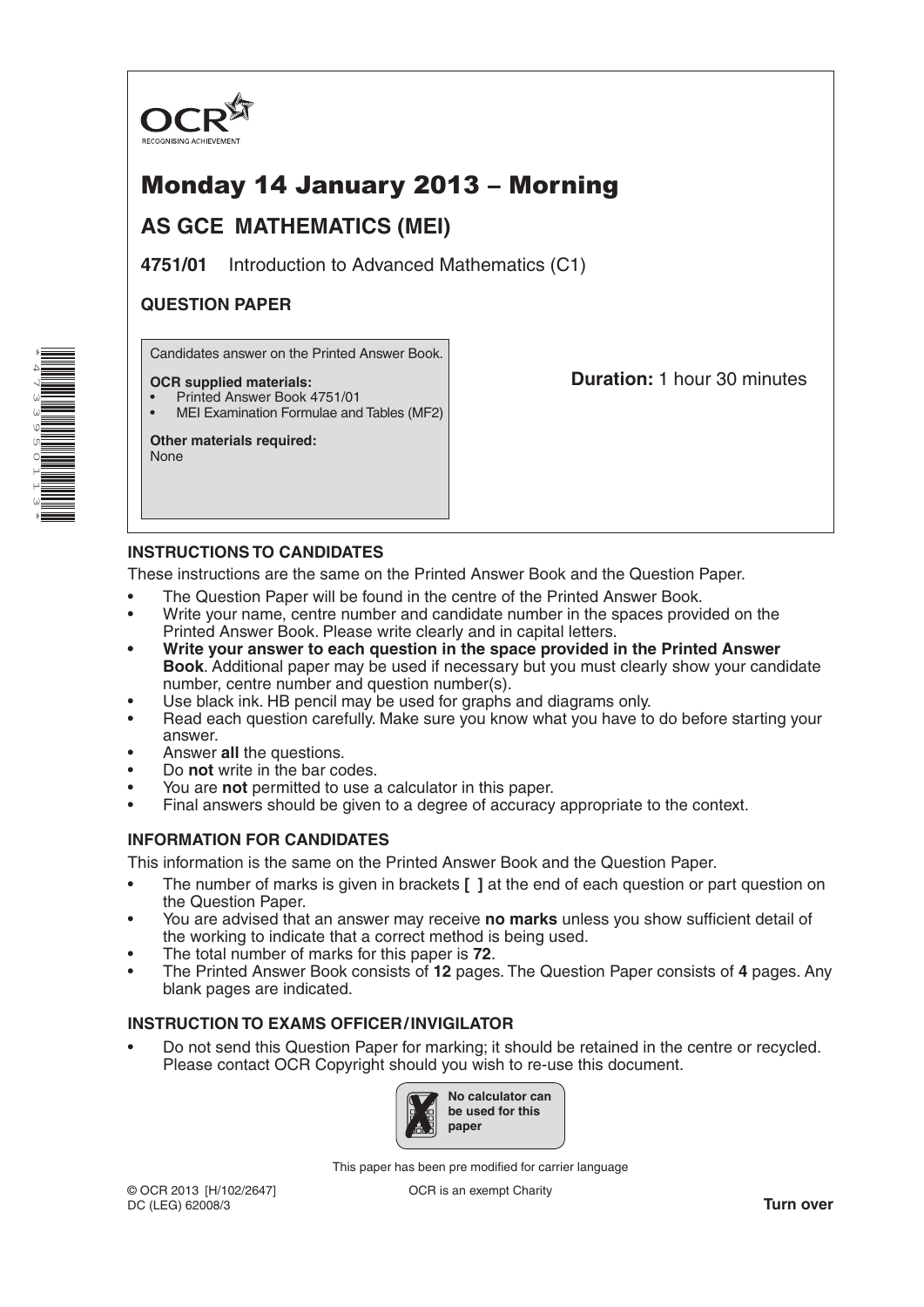#### **Section A** (36 marks)

- **1** Find the value of each of the following.
	- $(i)$   $\left(\frac{3}{3}\right)$  $(5)^{-2}$  $\left(\frac{3}{2}\right)$  [2]

(ii) 
$$
81^{\frac{3}{4}}
$$
 [2]

2 Simplify 
$$
\frac{(4x^5y)^3}{(2xy^2)\times(8x^{10}y^4)}
$$
. [3]

- **3** A circle has diameter *d*, circumference *C*, and area *A*. Starting with the standard formulae for a circle, show that  $Cd = kA$ , finding the numerical value of *k*. **[3]**
- **4** Solve the inequality  $5x^2 28x 12 \le 0$ . [4]
- **5** You are given that  $f(x) = x^2 + kx + c$ . Given also that  $f(2) = 0$  and  $f(-3) = 35$ , find the values of the constants *k* and *c*. [4]
- **6** The binomial expansion of  $\left(2x + \frac{5}{x}\right)^6$  has a term which is a constant. Find this term. **[4]**
- **7 (i)** Express  $\sqrt{48} + \sqrt{75}$  in the form  $a\sqrt{b}$ , where *a* and *b* are integers. [2]

(ii) Simplify 
$$
\frac{7+2\sqrt{5}}{7+\sqrt{5}}
$$
, expressing your answer in the form  $\frac{a+b\sqrt{5}}{c}$ , where *a*, *b* and *c* are integers. [3]

- **8** Rearrange the equation  $5c + 9t = a(2c + t)$  to make *c* the subject. [4]
- **9** You are given that  $f(x) = (x + 2)^2 (x 3)$ .
	- (i) Sketch the graph of  $y = f(x)$ . [3]
	- (ii) State the values of *x* which satisfy  $f(x + 3) = 0$ . [2]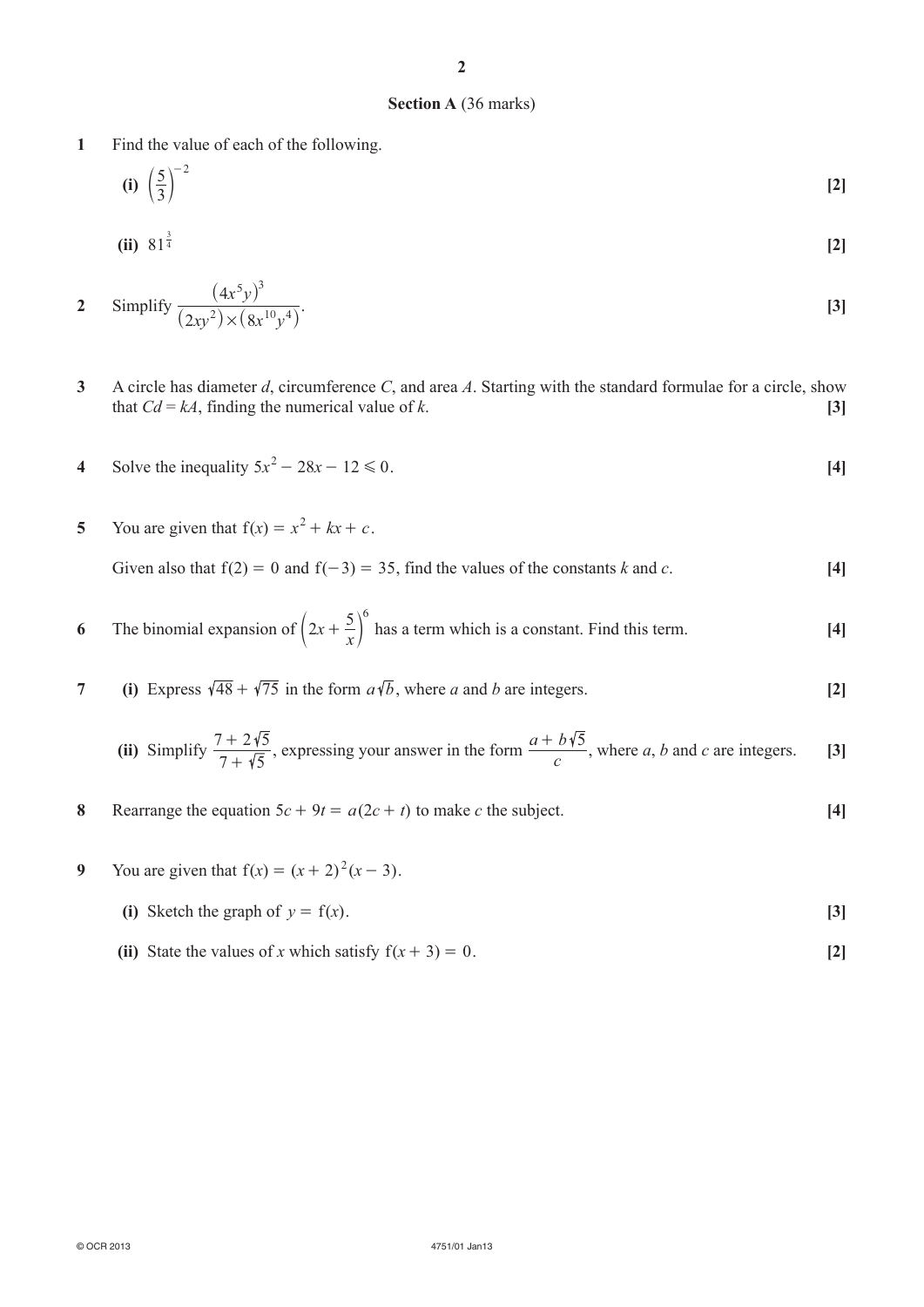#### **Section B** (36 marks)

- **10 (i)** Points A and B have coordinates (–2, 1) and (3, 4) respectively. Find the equation of the perpendicular bisector of AB and show that it may be written as  $5x + 3y = 10$ . [6]
	- **(ii)** Points C and D have coordinates (–5, 4) and (3, 6) respectively. The line through C and D has equation  $4y = x + 21$ . The point E is the intersection of CD and the perpendicular bisector of AB. Find the coordinates of point E. **[3]**
	- **(iii)** Find the equation of the circle with centre E which passes through A and B. Show also that CD is a diameter of this circle. **[5]**
- **11 (i)** Express  $x^2 5x + 6$  in the form  $(x a)^2 b$ . Hence state the coordinates of the turning point of the curve  $y = x^2 - 5x + 6$ . [4]
	- (ii) Find the coordinates of the intersections of the curve  $y = x^2 5x + 6$  with the axes and sketch this curve. **[4]**
	- (iii) Solve the simultaneous equations  $y = x^2 5x + 6$  and  $x + y = 2$ . Hence show that the line  $x + y = 2$ is a tangent to the curve  $y = x^2 - 5x + 6$  at one of the points where the curve intersects the axes. [4]
- **12** You are given that  $f(x) = x^4 x^3 + x^2 + 9x 10$ .
	- (i) Show that  $x = 1$  is a root of  $f(x) = 0$  and hence express  $f(x)$  as a product of a linear factor and a cubic factor. **[3]**
	- **(ii)** Hence or otherwise find another root of  $f(x) = 0$ . [2]
	- (iii) Factorise  $f(x)$ , showing that it has only two linear factors. Show also that  $f(x) = 0$  has only two real roots. **[5]**